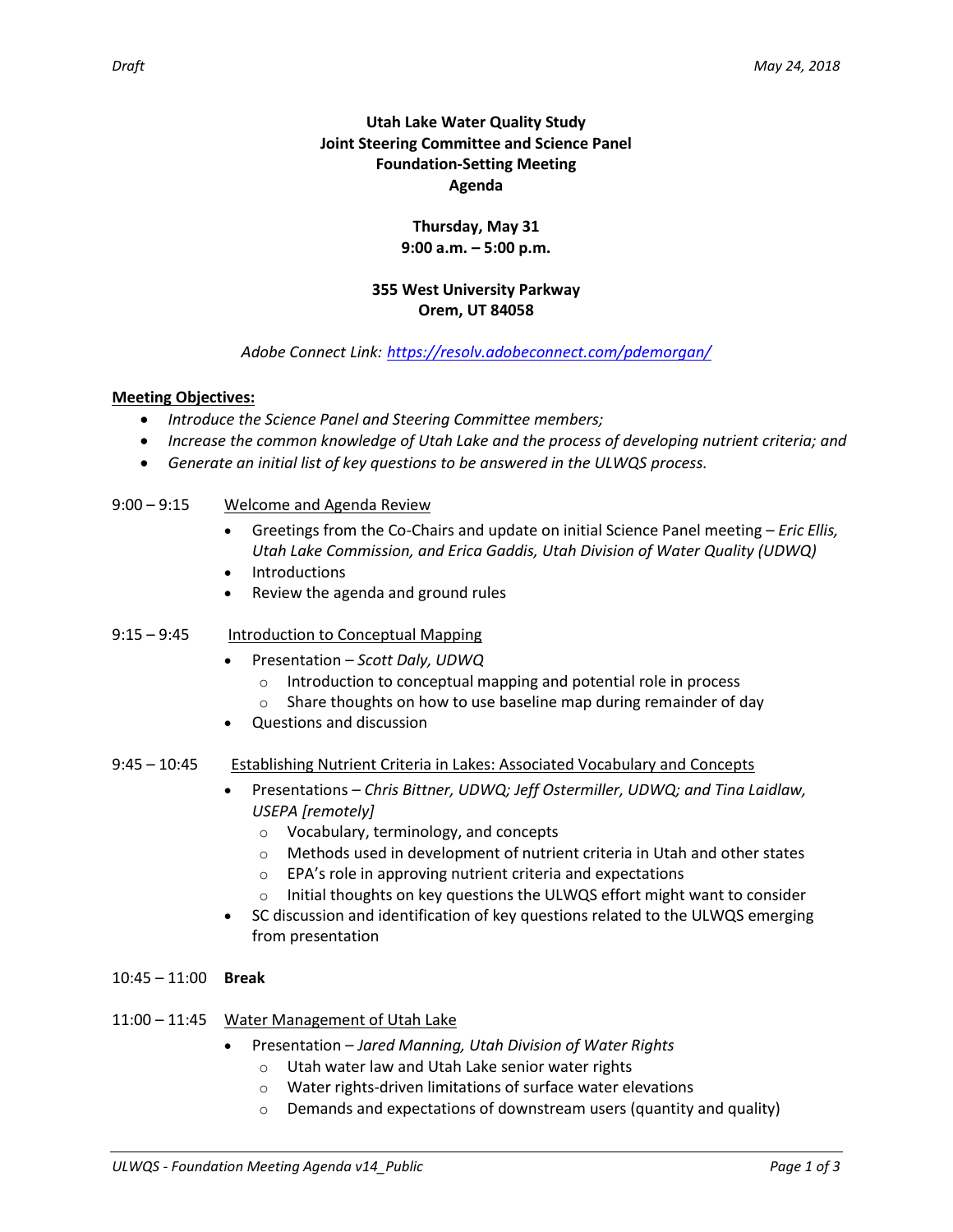- $\circ$  Hydrology modifications in Utah Lake Watershed (dams, trans-basin water, flow control, etc.)
- o Meeting increasing water demands (growth)
- o Compacts, CUP, etc.
- o Initial thoughts on key questions the ULWQS effort might want to consider
- SC discussion and identification of key questions related to the ULWQS emerging from presentation

#### 11:45 – 12:30 Public Health Issues Related to Utah Lake

- Presentation *Nathan LaCross, Utah Department of Health*
	- o Human health concerns associated with E. coli and HABs
	- o General discussion of how uncertainty and risk is accounted for in public health decision making
	- $\circ$  The process of engaging the public while and after public health issues exist
	- $\circ$  Initial thoughts on key questions the ULWQS effort might want to consider
- SC discussion and identification of key questions related to the ULWQS emerging from presentation

#### 12:30 – 1:15 **Lunch**

#### 1:15 – 2:15 Shallow Lake Ecology

- Presentation *Soren Brothers, Utah State University*
	- $\circ$  Shallow lake limnology how shallow lakes are unique and valuable
	- o Nutrient cycling and turbidity in shallow lake ecology
	- o Shallow lakes, regime shifts, and the importance of benthic processes
	- o Lakes and reservoirs: understanding processes and interplay
	- o A brief history of Utah Lake and its watershed
	- $\circ$  Understanding in-lake sediments and their relationship with current and future lake depth
	- $\circ$  How Utah Lake may have changed due to the regulation of the outflow to the Jordan River
	- $\circ$  Initial thoughts on key questions the ULWQS effort might want to consider
- SC discussion and identification of key questions related to the ULWQS emerging from presentation
- 2:15 3:00 Applying the Principles of Shallow Lake Ecology to the Recovery of an Endangered Fish: a brief history of the June Sucker Recovery Implementation Program
	- Presentation *Chris Keleher, Utah Department of Natural Resources*
		- o Description of June sucker life history, biology and ecology
		- o June sucker listing history
		- $\circ$  Requirements of the Endangered Species Act link to water development and operation
		- o Transition from Species-focused Extinction Prevention to Ecosystem-based Approach to Recovery
		- o Efforts to Restore Tributary Habitats
		- o Discussion of Utah Lake Ecosystem Drivers nutrients, lake fluctuation and common carp